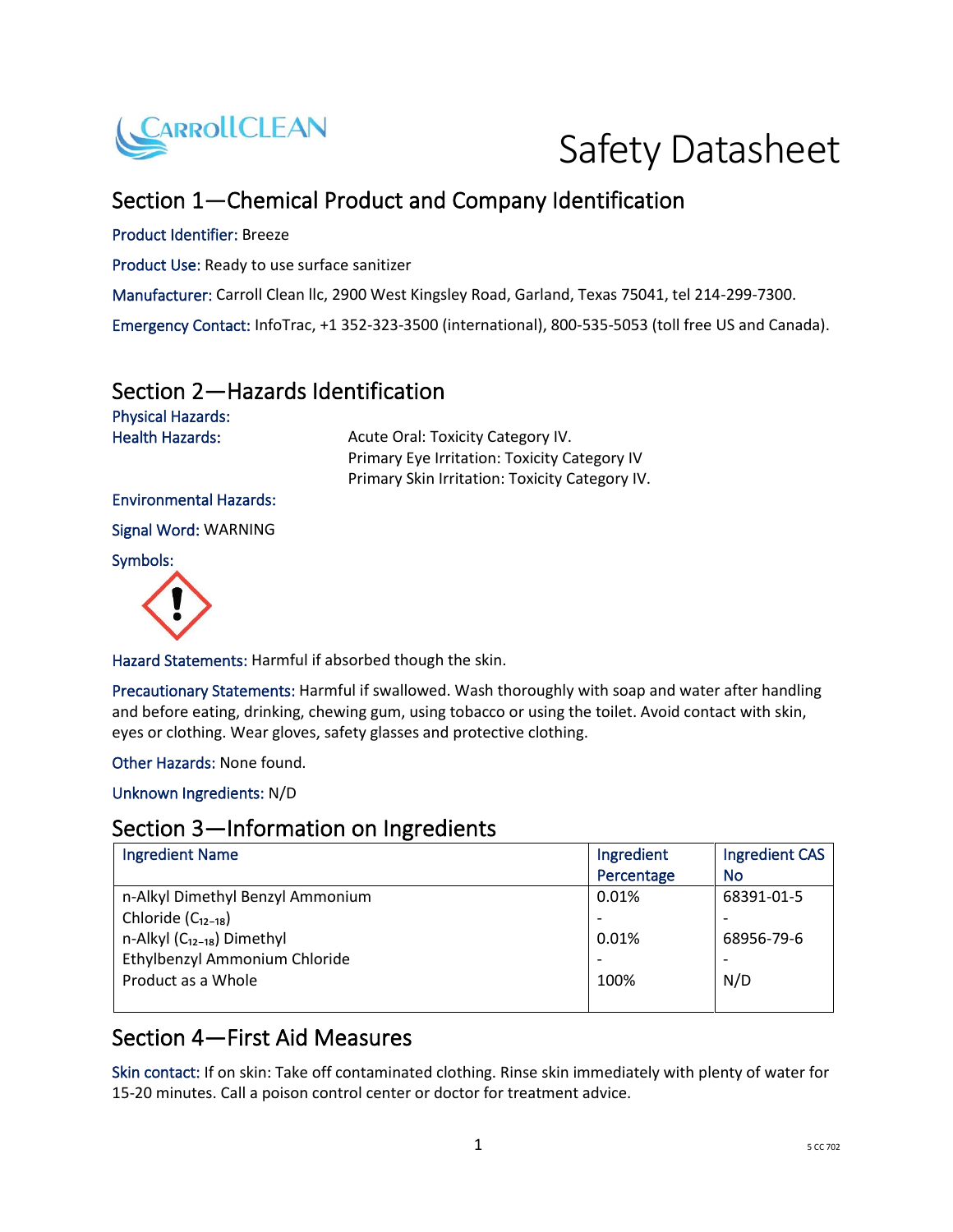Eye contact: If in eyes: Hold eye open and rinse slowly and gently with water for 15-20 minutes. Remove contact lenses, if present, after the first 5 minutes, then continue rinsing. Call a poison control center or doctor for treatment advice.

Ingestion: If swallowed: Call a poison control center or doctor immediately for treatment advice. Have person sip a glass of water if able to swallow. Do not induce vomiting unless told to by a poison control center or doctor. Do not give anything to an unconscious person

Inhalation: If inhaled: Move person to fresh air. If person is not breathing, call 911 or an ambulance, then give artificial respiration, preferably mouth-to-mouth if possible. Call a poison control center or doctor for further treatment advice.

#### Most important symptoms/effects, acute and delayed: N/D

Indication of immediate medical attention/special treatment: Have the product container or label with you when calling a poison control center or doctor or going for treatment. For general information on product use, etc., call the National Pesticides Information Center at 1-800-858-7378. For emergencies, call the poison control center 1-800-222-1222.

#### Section 5—Fire-Fighting Measures

Suitable extinguishing media: Use media suitable to surrounding fire.

Specific hazard arising from chemicals: N/D

Special equipment and precautions: Normal protective clothing. Self contained breathing apparatus should be provided to firefighters in confined spaces.

#### Section 6—Accidental Release Measures

Personal precaution, protective equipment, emergency procedures: Avoid eye contact. Do not ingest. Wear Personal Protective Equipment (refer to section 8).

Methods and material for containment and clean up: Leak and Spill Procedures: Contain spill. Absorb liquid with inert material. Sweep up and place in a container. Surfaces may become slippery.

## Section 7—Handling and Storage

Precautions for safe handling: Avoid contact with skin and eyes. Avoid breathing mists. If exposed to high airborne concentration, leave area.

Cautions for safe storage: KEEP OUT OF REACH OF CHILDREN. Keep container closed when not in use.

Incompatibilities: Strong oxidizing agents, strong alkalis.

#### Section 8—Exposure controls/personal protection

#### Exposure Limits: N/D

Specific Engineering: Not established.

Individual protective equipment and measures: Eyes: Safety glasses with side shields if splashing is possible. Skin: normal protective clothing; impervious gloves. Wash contaminated articles before reuse. Respiratory: use in a well ventilated area.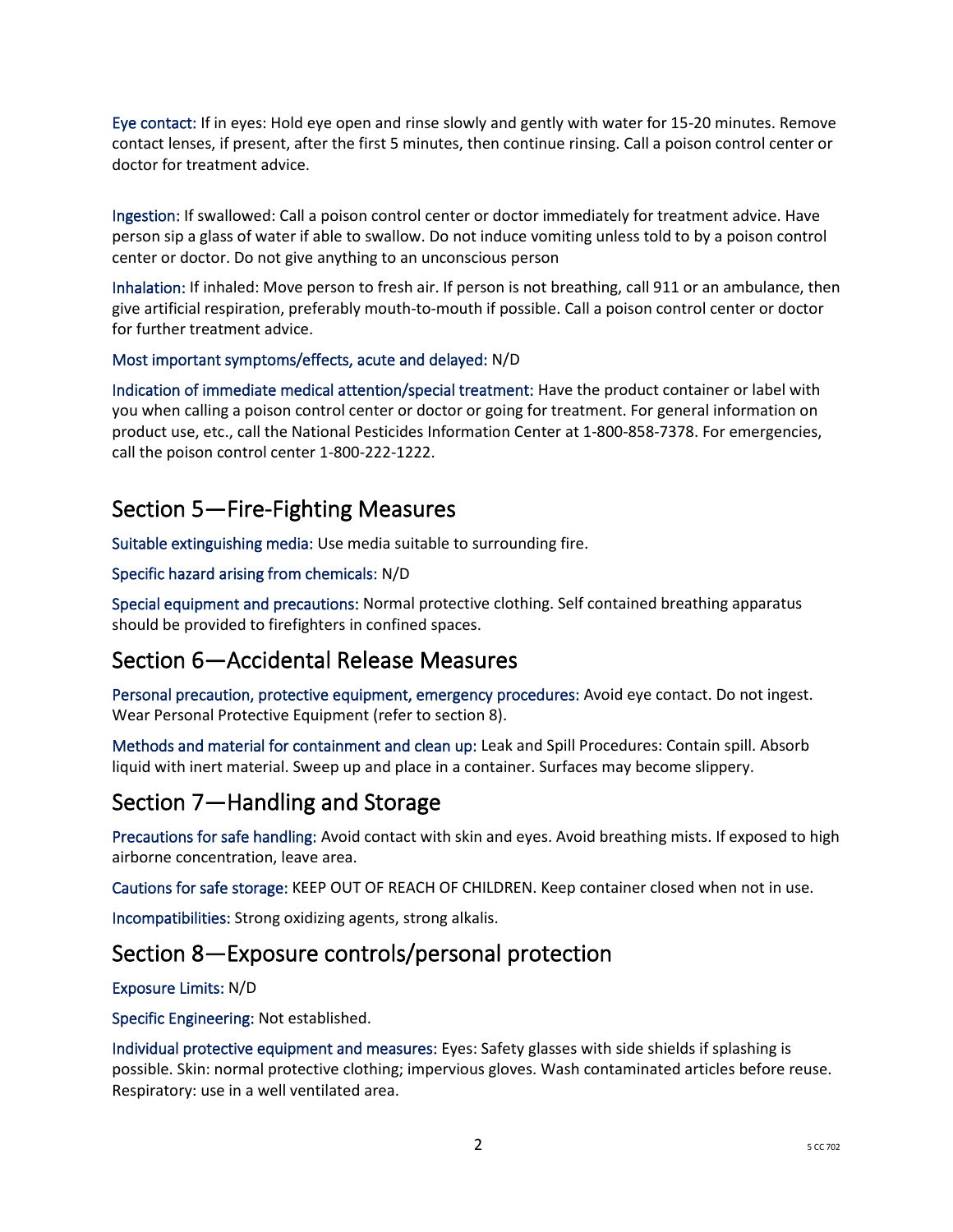| <b>Physical State: Liquid</b>                     | Flammability (solid, gas): N/D   |
|---------------------------------------------------|----------------------------------|
| Color: Clear, blue                                | Vapor Pressure (mmHg): N/D       |
| Odor: clean / fresh odor                          | Vapor Density (air= 1): N/D      |
| Odor Threshold: N/D                               | Relative Density: 1.007          |
| pH: 11                                            | Solubilities: In water: complete |
| Melting point/freezing Point: N/D                 | Partition Coefficient: N/D       |
| Initial Boiling Point and Boiling Range: N/D      | Auto-Ignition Temperature: N/D   |
| Flash Point: > 93.9 °C, > 201 °F, PMCC method     | Decomposition Temperature: N/D   |
| <b>Evaporation Rate: N/D</b>                      | Viscosity: N/D                   |
| Upper/Lower Flammability or Explosive limits: N/D |                                  |

## Section 9—Physical and Chemical Properties

### Section 10—Stability and Reactivity:

| <b>Chemical Stability: Stable</b>                | Condition to Avoid: N/D                             |
|--------------------------------------------------|-----------------------------------------------------|
| Reactivity: No specific reactivity test data     | <b>Possibility of Hazardous Reaction: Hazardous</b> |
| available for this mixture.                      | Polymerization: N/D                                 |
| Incompatible Materials: Strong oxidizing agents, | <b>Hazardous Decomposition Products:</b>            |
| strong alkalis.                                  | N/D                                                 |

# Section 11—Toxicological information:

Information on the likely routes of exposure: Skin contact, eye contact, inhalation, ingestion.

| <b>Chemical Name</b>             | Oral LD50    | <b>Dermal LD50</b> | <b>Inhalation LD50</b> |
|----------------------------------|--------------|--------------------|------------------------|
| n-Alkyl Dimethyl Benzyl Ammonium | N/D          | N/D                | N/D                    |
| Chloride $(C_{12-18})$           |              |                    |                        |
| n-Alkyl $(C_{12-18})$ Dimethyl   | N/D          | N/D                | N/D                    |
| Ethylbenzyl Ammonium Chloride    |              |                    |                        |
| Product as a Whole               | 84,488 mg/kg | N/D                | N/D                    |

Important symptoms: Refer to Section 4—First Aid Measures.

Effects of Acute Exposure: Skin: possible mild irritation. Eye: possible mild irritation. Gastrointestinal tract: None expected. Inhalation: possible mild irritation.

#### Effects of Chronic Exposure: N/D

Carcinogenicity: IARC, ACGIH, NTP, OSHA: No component of this product present at levels greater than or equal to 0.1% is identified as probable, possible or confirmed human carcinogen by IARC, ACGIH, NTP, OSHA respectively.

Other Data: Irritancy of Product: N/D. Skin Sensitization: N/D. Respiratory Sensitization: N/D. Reproductive Toxicity: N/D. Teratogenicity: N/D. Embryo toxicity: N/D. Mutagenicity: N/D. Name of Synergistic Products/Effects: N/D.

### Section 12—Ecological Information:

Ecotoxicity: Aquatic Toxicity: toxic to fish.

| Persistence and degradability: N/D | Bioaccumulative Potential: N/D |
|------------------------------------|--------------------------------|
| Mobility in Soil: N/D              | Other Adverse Effects: N/D     |

#### Section 13—Disposal Considerations